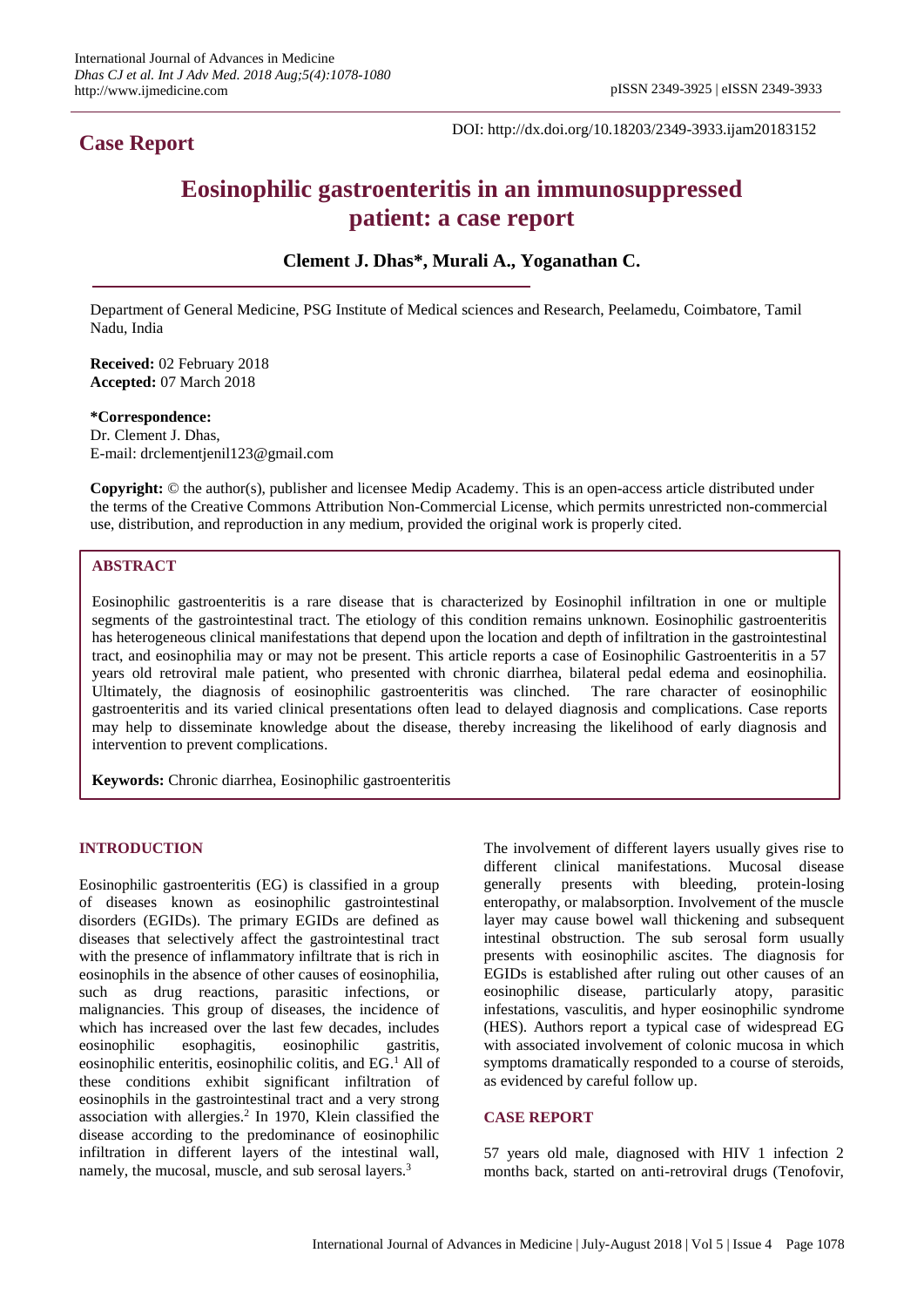Lamivudine, Efavirenz) presented with complaints of loose stools (3-4 episodes/day) for 2 months and B/L swelling of legs for 4 days. He also had history of loss of weight and appetite. He had no history of atopy/ food or drug allergies. He was treated with nitazoxanide but without any improvement. His  $CD<sub>4</sub>$  count was 751 cells and HIV viral load was 880IU/L. HBsAg, anti HCV and TPHA were negative.

On examination he was thin built and had pitting pedal edema. Systemic examination revealed no abnormalities. Investigations showed anaemia (Hb-9.8 g%) and eosinophilia (67.1%) (Absolute eosinophil count 8,700 cells/cu.mm). Liver function test showed hypoproteinemia, elevated alkaline phosphatase and GGT levels. serum LDH, uric acid were within normal limits. Since he was an immunosuppressed host, opportunistic infections were first considered. Stool examination with modified ZN stain for microsporidium, isospora and cryptosporidium were negative.

Stool examination for other ova and parasites were also negative. Radio allegro sorbent test (RAST) for a battery of allergens including common foods were negative. As he had granulomatous hepatitis picture, CECT abdomen was done to look for intraabdominal lymphadenopathy which showed transmural thickening in caecum, ascending colon and proximal transverse colon, with few enlarged mesenteric lymph nodes. Upper GIscopy and deep duodenal biopsies were normal. Colonoscopy showed ileal nodularity, biopsies were taken from multiple sites of colon.

As a part of workup for granulomatous hepatitis, liver biopsy was done. Histopathological examination of liver biopsy showed lobular inflammation with many eosinophils, heavy inflammatory infiltrate including many eosinophils. Ileal biopsy also demonstrated tissue eosinophilia. He was started on T. prednisolone 60 mg (1mg/kg/day). Complete remission of the diarrhea occurred in about one week. One month later, the patient's bowel habits were normal, and he had gained 4 kg.

# **DISCUSSION**

Eosinophilic gastroenteritis can involve any part of gastrointestinal tract from the esophagus down to the rectum. The stomach and duodenum are the most common sites of involvement. 4-7 Four criteria are required for the diagnosis of EG: the presence of gastrointestinal symptoms, eosinophilic infiltration of the gastrointestinal tract, exclusion of parasitic disease or other identifiable cause of eosinophilia and the absence of other systemic involvement. 8-10

Eosinophils are normal constituents of the mucosa of the gastrointestinal tract; however, the number of eosinophils that can be defined as normal in a biopsy specimen has not been clearly defined. <sup>10</sup> Peripheral eosinophilia is not necessary to make a diagnosis, but it is present in approximately two-thirds of patients and is more prevalent in the serosal than in the mucosal and muscular disease forms. 11,12 The presence of peripheral eosinophilia, abundant eosinophils in the gastrointestinal tract, and a dramatic response to corticosteroid provide some support that the disease is mediated by a hypersensitivity-type reaction. Moreover, a study at Mayo Clinic showed that 50% of patients with EG give a history of allergy such as asthma, allergic rhinitis, urticaria, drug allergy, and eczema.<sup>13</sup>

It must be emphasized that in the mucosal form of the disease, multiple biopsies must be taken during endoscopy, because mucosal involvement is often patchy in nature. Treatment with a steroid is the mainstay in the management of EG. Dramatic clinical improvement is seen after treatment with a low dose of steroid. The duration of treatment is controversial, however. This patient was started with prednisolone 60 mg daily, then tapered over (a period of 6 weeks) and responded favourably.

Due to the positive retroviral status in present patient, authors at first, ruled out opportunistic infections. Not many cases of EG in immunosuppressed patients are reported in literature. Bacterial infections (*Helicobacter pylori*, etc) and parasitic infestations (Ascaridosis, Anisakiasis, Enterobiasis, Anchylostomiasis, Trichina, Teniasis, etc) are a well-known cause of EG, but in present patient neither bacteria in gastric biopsies or stool culture nor ova and parasites were found in the stools.<sup>14-16</sup>

Hypereosinophilic syndrome (HES) may be associated with gastroenteritis but was ruled out because it is an idiopathic condition characterized by marked peripheral eosinophilia exceeding 1500 cells/ml for six consecutive months and its major targets are the heart, lung, brain and kidneys, with>55% of patients presenting with a complication in≥ 1 of these sites.<sup>17</sup> Celiac disease was excluded since deep duodenal biopsy showed normal histologic pattern. In present case, no positive food allergen could be demonstrated, and the colonic involvement makes it similar to the pure form of EG, in which a positive RAST test is rarely found.<sup>3</sup>

### **CONCLUSION**

Eosinophilic gastroenteritis is an uncommon disease with signs and symptoms similar to many other diseases. It is quite rare in immunosuppressed patients, which is why it is often not considered in the differential diagnosis. Histology is essential for the diagnosis of EG and should be considered. Making the correct diagnosis early may result in effective treatment, thereby achieving quicker remission.

*Funding: No funding sources Conflict of interest: None declared Ethical approval: Not required*